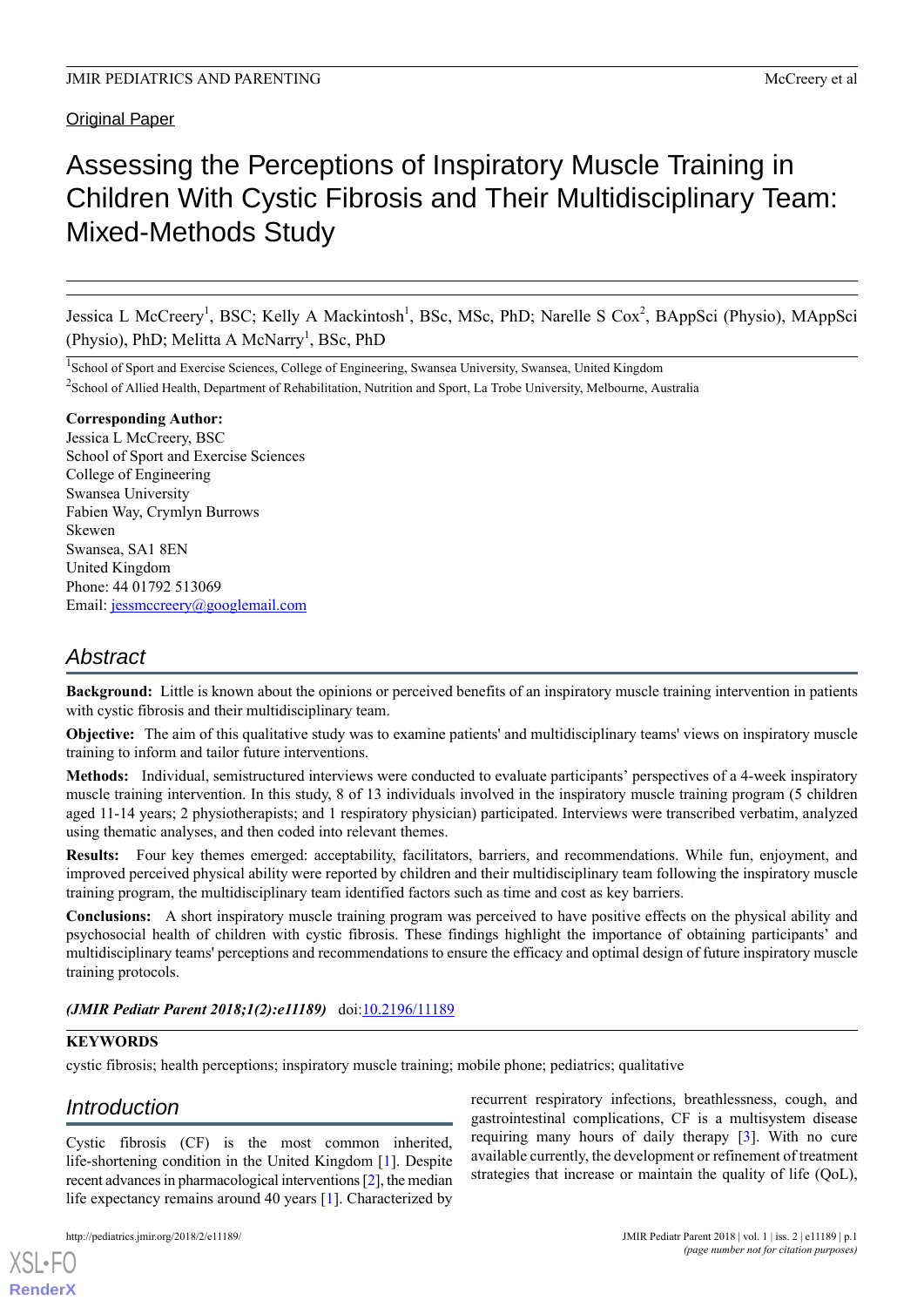exercise capacity, and respiratory function are paramount for the well-being of patients with CF.

Inspiratory muscle training (IMT), which utilizes restricted airflow breathing exercises to increase the mechanical load on the external intercostal muscles and diaphragm, is a subject of research interest. The increased muscular load engendered by IMT provides a stimulus to elicit a hypertrophic response [[4\]](#page-5-1), similar to that observed in response to strength training in limb muscles [[5\]](#page-5-2). Substantial improvements in respiratory muscle endurance [\[6](#page-5-3)[,7\]](#page-5-4), respiratory muscle strength, and vital capacity [[8\]](#page-5-5) have been reported in patients with CF who have undertaken IMT, and there is some evidence for a positive effect on lung function and QoL [\[4](#page-5-1)]. Despite the potential benefits of IMT, there is a lack of consensus regarding its routine use in clinical practice due to marked variations in study protocols, small sample sizes, and lack of psychosocial outcome measures [\[5](#page-5-2),[9\]](#page-5-6). Specifically, only two studies have reported psychosocial health as an outcome, reporting that anxiety and depression scores decreased in an IMT group that trained at 80% of their maximal effort [[4\]](#page-5-1) and a trend toward an improved QoL with a combined IMT "whole muscle" training program [\[10](#page-5-7)]. Regardless of potential efficacy, many treatment strategies are limited by participants' perceptions of, and, thus, adherence to, the intervention. Indeed, a common barrier to adherence cited by many adolescents with CF is the embarrassment of taking their treatments in front of other people  $[11,12]$  $[11,12]$  $[11,12]$  $[11,12]$ ; this suggests the potential utility of home-based interventions, such as IMT, which may increase adherence to treatments in adolescents with CF. However, no studies are presently available regarding the perceptions, opinions, or recommendations of participants, or indeed of a multidisciplinary team (MDT), concerning IMT. Furthermore, the mean age of participants in IMT studies is approximately 18.5 years [[13\]](#page-5-10). With the average life expectancy of around 45.1 years, participants in these studies are effectively middle aged, and therefore, further research in the younger CF population is warranted [[14\]](#page-5-11). This lack of evidence makes it difficult to establish the overall efficacy of IMT as a therapeutic strategy for adolescents with CF [\[9](#page-5-6)]. Therefore, the aim of this study was to ascertain the views of children, and their respective

<span id="page-1-0"></span>**Table 1.** Example interview questions.

CF MDT, in relation to IMT following a 4-week training program.

# *Methods*

In this study, 5 children (age, 11-14 years) were included if they met the following criteria: (1) took part in the pilot study of IMT conducted by Swansea University; (2) had a confirmed diagnosis of CF or were a matched control; (3) had no additional non-CF illness or disease; and (4) voluntarily participated and provided written informed parental consent and child assent. MDT participants (2 physiotherapists and 1 respiratory physician) were eligible for inclusion if they provided clinical care for children with CF and had been involved in the same IMT pilot study.

#### **Inspiratory Muscle Training**

The IMT intervention consisted of participants undertaking 30 inspirations, twice a day, for 28 consecutive days using a POWERbreathe Plus device (POWERbreathe Plus LF Level 1, Gaiam Ltd E & OE, UK). A progressive approach was adopted, whereby participants initially trained at a load of 40% of their baseline maximal inspiratory pressure, increasing to 50% during weeks 3 and 4 [\[10](#page-5-7)]. All procedures and protocols utilized in this study were approved by the local National Health Service (NHS) ethical committee (13/LO/1907).

#### **Qualitative Protocol—Interviews**

Children and MDT members took part in individual semistructured interviews with follow-up questions. A semistructured interview includes a series of predetermined but open-ended questions, thereby allowing the interviewer to follow topical trajectories in the conversation, as well as providing interviewees freedom to express their views in their own terms [[15,](#page-5-12)[16\]](#page-5-13). Children's interview questions were related to their thoughts and opinions of IMT. MDT's interview questions were centered around their opinions of IMT, responses from patients, and IMT reflections and recommendations. All interviews were conducted by one investigator (JLM). [Table 1](#page-1-0) presents sample interview questions. All interviews were recorded and transcribed verbatim for analysis.

| Interview and topic           | Examples                                                                                                                                                                                      |
|-------------------------------|-----------------------------------------------------------------------------------------------------------------------------------------------------------------------------------------------|
| <b>Children</b>               |                                                                                                                                                                                               |
| Inspiratory muscle training   | What did you like and dislike about the training device?<br>What made it easy or difficult to do the training program?                                                                        |
| Future                        | How would you react if you were asked to do this training again?                                                                                                                              |
| <b>Multidisciplinary team</b> |                                                                                                                                                                                               |
| Inspiratory muscle training   | What is your opinion of the IMT device?<br>How did the patients respond to the IMT device?                                                                                                    |
| Future                        | What do you think about the National Health Service adopting an IMT intervention as a treatment?<br>What recommendations do you have for interventions you would like to see for CF patients? |

[XSL](http://www.w3.org/Style/XSL)•FO **[RenderX](http://www.renderx.com/)**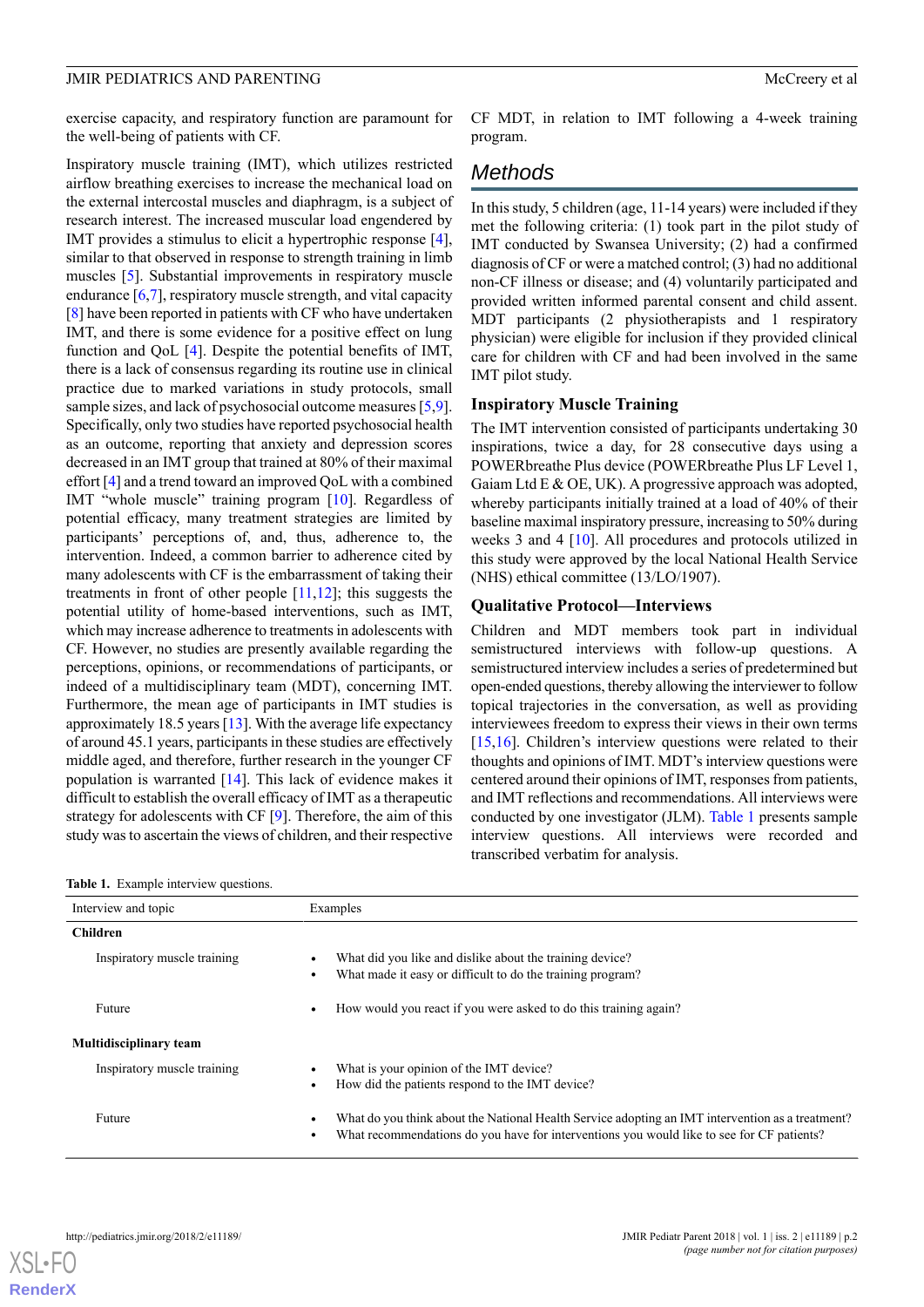#### **Data Analysis**

All interviews were transcribed verbatim by one author (JLM) and analyzed thematically [\[17](#page-5-14)] using a manual approach. One author (JLM) read and familiarized the transcripts, and an initial list of codes was developed to organize the data to identify and develop themes from them [\[18](#page-5-15)]. A cross-examination of thematic data was undertaken by the research team in reverse, tracing verbatim quotations back to transcripts to ensure that the developed themes were grounded in the original data [[19\]](#page-5-16). To ensure methodological rigor, themes and verbatim quotations were then reviewed by 3 authors to ensure findings were worthy of attention and to offer an alternative interpretation of the data [[20](#page-5-17)[,21](#page-5-18)]. This process continued until an acceptable consensus had been reached by the group.

# *Results*

Five children (n=3 boys) and 3 MDTs (2 physiotherapists and 1 respiratory physician) completed the interviews. All interviews were semistructured and lasted between 30 and 40 minutes. Example verbatim quotes are provided to support the points raised with a frequency count (in brackets) to indicate the number of times the particular theme was raised. The following 4 themes emerged from the interviews: (1) acceptability; (2) facilitators; (3) barrier; and (4) recommendations.

## **Acceptability**

Feedback from all participants was very positive regarding the acceptability of the intervention. The MDT noted children's enthusiasm, and all children reported enjoying the IMT intervention:

*I felt really excited [to do IMT] I just wanted to have a go at it.* [Girl; n=5]

Some patients even suggested they would like to take part in future interventions:

*I was pretty sad I didn't have to do it again. I'd happily do it again.* [Girl; n=4]

Children reported good participation and adherence to the IMT intervention due to the ease of implementation:

*Like it was easy you just do it [IMT] at home. You don't have to go anywhere specific or special. You could just do it in your bedroom if you wanted.* [Girl; n=2]

In addition, the ease of integration into daily routine:

*I got into it…I feel like I've always done it. When you get up in the morning, you normally eat your breakfast, get ready for school, do IMT and then quickly leave the house for the bus.* [Girl; n=5]

Most importantly, children expressed enthusiasm and enjoyment:

*I really enjoyed it, I got into it…I feel like I've always done it.* [Boy; n=4]

Furthermore, all children perceived IMT to have a positive effect on their ability when partaking in a physical activity (PA):

*For some reason, I don't know how, but they [lungs] almost felt like, almost got stronger. You could just*

*breathe more freely…I could keep running for longer, I didn't have to stop and take deep breaths as much as normal.* [Girl; n=5]

Children also indicated reduced embarrassment associated with completing the treatment at home:

*I like it [using the device at home] cause of not having all the constant questions. I don't like, well, I don't mind answering questions when people do ask [about CF], but like I am not getting caught up in it all the time in school with my friends.* [Boy; n=2]

Moreover, the CF care team reported positive feedback from their patients and high adherence:

*They would have all liked to have kept the IMT device and carried on. In fact, one of the patients subsequently went out and bought one and uses it as part of their routine.* [Female Physiotherapist; n=3]

Akin to the children's perceptions, CF care team members believe that the IMT training schedule fit well around children's home and school schedules:

*From a practical point of view, I think that fitted well. All feedback seemed to confirm that.* [Female Physiotherapist; n=2]

#### **Facilitators**

Unsurprisingly, the MDT highlighted the importance of family, specifically parental influence, with "sporty families" being labeled as easier to motivate to undertake an intervention and exercise:

*If you've a sporty family its easier…Families will support them [children] most of the families were very keen on IMT. You have to get the families on board.*" [Female Physiotherapist; n=3]

Not only are family facilitators influential, but peer facilitators are key, especially for children. The MDT highlighting the importance of children with CF being seen as equal to their peers:

*It is very important to both keep them healthy and also to keep them in their peer group, you know at school and during sports activities. They need to be able to keep up with the rest of their class, so it is very, very important…A psychological benefit of being able to keep up with their peer group.* [Female Physiotherapist; n=3]

#### **Barriers**

Although it seemed the intervention was well adhered to and enjoyed thoroughly by all participants, barriers were nonetheless highlighted, although predominantly by the MDT rather than the children. The MDT highlighted the following main barriers to the implementation of IMT:

#### *Cost*

The clinical care team highlighted cost to be a major barrier in implementing IMT within the local NHS framework:

[XSL](http://www.w3.org/Style/XSL)•FO **[RenderX](http://www.renderx.com/)**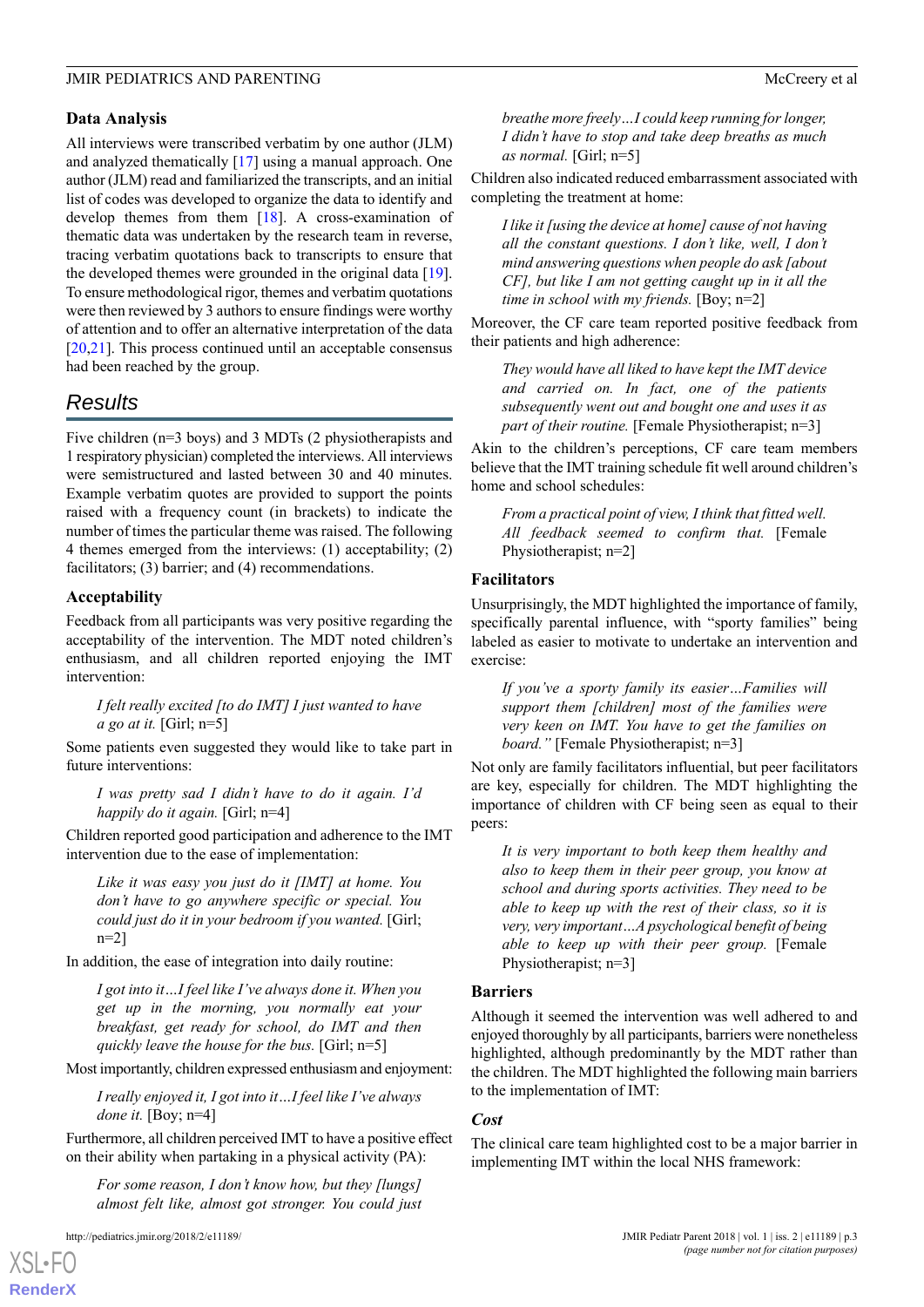*Obviously there is a cost implication as there is no money in the NHS for any of these things.* [Female Respiratory Physician; n=3]

Furthermore, there is a reliance on charitable income to fund airway clearance equipment:

*Cost would be a big thing and whether it was a benefit to patients.* [Female Respiratory Physician; n=3]

However, it was accentuated that if IMT proved to be successful, the cost should be met:

*If it is proven to be beneficial they [the NHS] are more likely to get it. If it's proven to be beneficial and improve lung function compared to the cost of some of the drugs they [the NHS] might pay for it.* [Female Physiotherapist; n=3]

#### *Burden*

Patients with CF have a high treatment burden involving daily physical therapy coupled with medication. Incorporating IMT into an already busy treatment schedule was a concern raised by the MDT:

*It's yet another thing for us to ask them to do because they do have quite a large treatment burden…so that would be the biggest con, a time thing.* [Female Physiotherapist; n=3]

This concern was also echoed by one of the children:

*It was extra work to do with everything else that I have to do.* [Boy; n=2]

Yet, one of the MDT had a solution, whereby an IMT program could be viable within the treatment schedule of a patient with CF:

*Obviously you don't want it to be too much of a burden. Deciding whether it is better than other parts of their treatment and other part of their Physio and then substitute it [IMT] in could be an option.* [Female Respiratory Physician; n=1]

#### *Family*

Converse to families being deemed as facilitators, a physiotherapist reflected on previous cases, whereby children's divorced parents have had a negative impact on children's participation levels in activities:

*The parents have divorced, and the girl lives with mum. The mum has a full-time job and mum didn't push any after-school clubs, dad was the one that did it previously. So that created a big barrier.* [Female Physiotherapist; n=1]

#### **Recommendations**

Participants were requested to comment on any changes they would make to the device and protocol. The children reported no changes, whereas the care team had numerous suggestions to improve future interventions. One of the main changes the care team suggested was the importance of knowing whether participants were adhering to the intervention:

*I don't know if you can measure compliance, but it would be good if it [IMT] can tell us how much they actually did.* [Female Respiratory Physician; n=1]

To ensure future would adherence to IMT protocols and make the intervention attractive to children, the following was suggested:

*Young people like to have their smartphones and apps, visual feedback in a piece of electrical equipment, that is probably the way forwards.* [Female Respiratory Physician; n=2]

In addition, implementing a competitive element was highlighted as important additions in future interventions:

*Feedback so they know how well they are doing. They are quite competitive, so if they know the others are doing it, they'll be more motivated.* [Female Physiotherapist; n=2]

Contrastingly, despite reporting that a three times-a-day intervention fitted well into a child's routine, the MDT suggested a more time-efficient intervention to reduce the burden on patients:

*Three times a day would be a problem, it [IMT] would have to be something regular to get them into a routine.* [Female Respiratory Physician; n=3]

# *Discussion*

The aim of this study was to ascertain the views of children and the CF care team in relation to an IMT intervention, thereby providing population-specific evidence to inform future interventions. Results indicate that all children enjoyed the home-based intervention, while the CF care team raised concerns regarding cost and treatment burden. Overall, these results provide important insights regarding future IMT interventions, building upon the limited literature available regarding the opinions of patients, respiratory physicians, and physiotherapists.

IMT in patients with CF has been reported to improve endurance and strength of the inspiratory muscles, as well as exercise capacity [[5\]](#page-5-2). Previous research has shown that increases in exercise capacity are associated with the improved psychosocial status in patients with chronic pulmonary disease [[22\]](#page-5-19). In addition, a recent study found that aerobic fitness positively associated with health-related QoL in patients with CF, underlining the importance of good physical fitness [[23\]](#page-5-20). However, whether greater perceived ability to be physically active has the potential to influence psychosocial health and QoL in patients with CF remains unknown.

The perceived improvement in physical ability reported by participants could be attributed to the good adherence to the IMT program. This is in contrast to previous reports that adherence to treatment in CF is suboptimal [\[24](#page-5-21)]. This discrepancy could be a result of our participants' MDT, the age of our participants, and the small numbers involved in the study. Adherence levels among patients with CF tend to decline with the increasing age  $[25]$  $[25]$ . In younger children, treatment responsibility often lies with parents or guardians, resulting in greater adherence. As adherence was self-reported by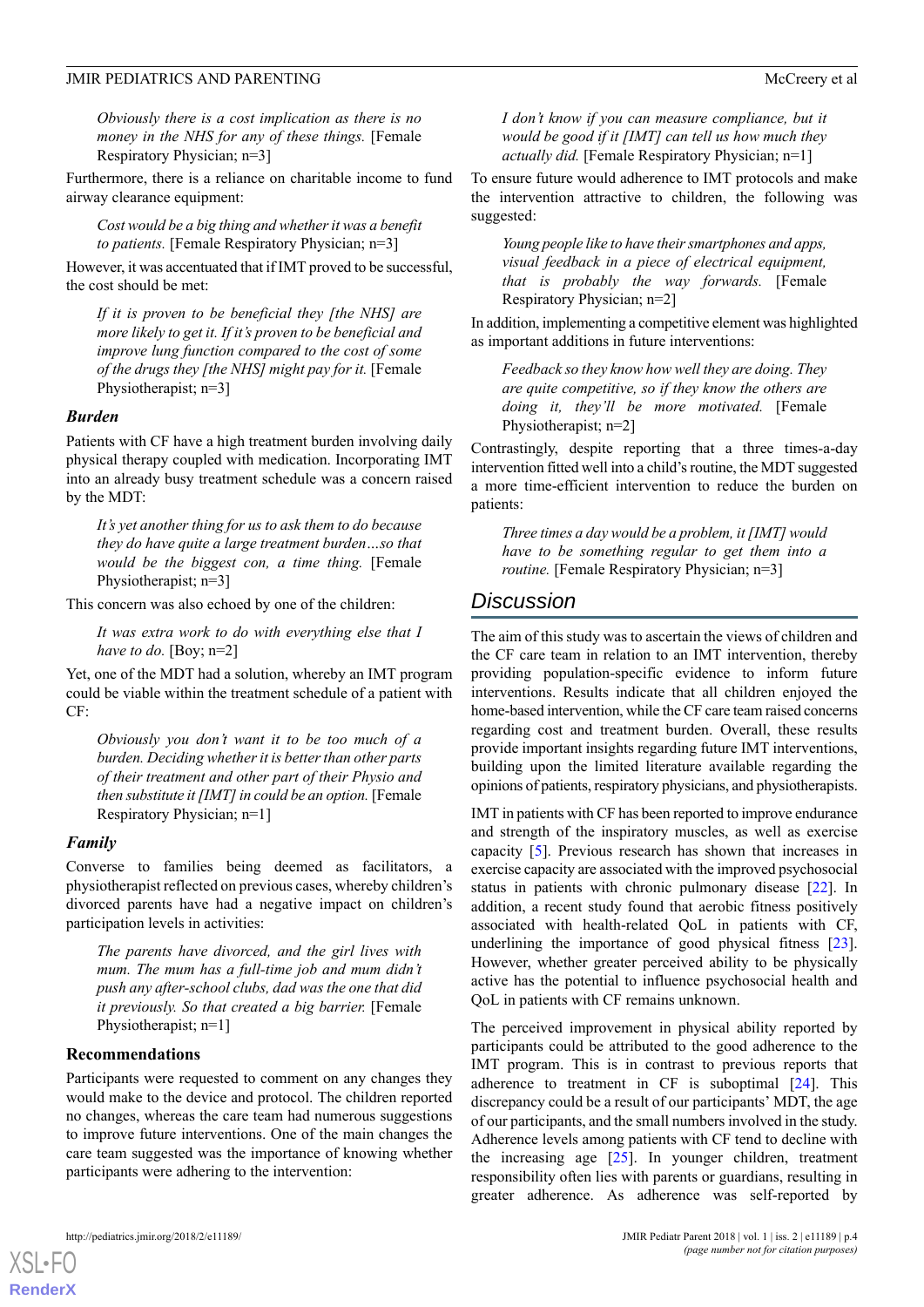participants in this study, it may have been over- or underestimated and is, subsequently, subject to the risk of bias [[26\]](#page-5-23). Key factors that influence adherence include family environment, stigma, embarrassment among peers, and relationship with their MDT [[24](#page-5-21)]. Indeed, the interview findings presented here reflect an MDT that actively encourage patients to make their own choices about treatment decisions and are open to trialing new or novel interventions such as IMT.

With a reduced exercise capacity and low daily PA levels potentially impacting psychological and physiological health of patients with CF, parental and family involvement in PA is extremely important when encouraging children to meet recommended PA and exercise guidelines [\[27](#page-5-24)], which can be translated to IMT interventions. Healthy children with physically active parents are over five times more likely to be active than children whose parents are inactive [\[28](#page-6-0)], which correlates with reports from the MDT that an active "sporty family" is essential regarding children's participation levels. In addition, children's moderate-to-vigorous PA (MVPA) levels have been shown to correlate with their parents' [[29\]](#page-6-1), with family cohesion and parent-child joint PA predicting higher levels of MVPA [[30\]](#page-6-2). Conversely, divorced parents can have a negative impact on a child's PA levels when the main parental facilitator becomes less involved [\[31](#page-6-3)]; this impact of divorced parents was highlighted by the MDT.

In addition to families, peer support is influential in determining activity-related self-esteem and, therefore, treatment behaviors[[32\]](#page-6-4). School-aged children with CF report concerns of appearing "different" than their peers [\[33](#page-6-5)], and our participants voiced that they like to keep their condition separate from their friendships at school. This is in accordance with research in which children and adolescents with CF attempted to conceal their disease and symptoms to appear "normal" to their peers [\[34](#page-6-6)]. As the perspectives of peers are critical to social acceptance, it is essential that children with CF are not defined by their disease but have their own identity. The time-efficient nature of IMT provides the capacity for self-directed therapy that does not detract from time spent with peers, which may increase adherence.

Despite the ease of implementation, good adherence, and enjoyment reported by participants, the MDT was more reserved with regards to their enthusiasm for an IMT intervention, with reservations relating to cost and treatment burden. Nevertheless, the team expressed an interest in investigating the potential of a longer-term IMT intervention to provide a clearer evidence-base on the impact on psychological and physiological health in patients with CF. The main concern voiced by the care team, as well as children with CF, was the potential burden it may have on patients in terms of their time and current treatments. Reports that a patient with CF can spend a mean of 108 minutes per day on a wide range of CF therapies, regardless of age or disease severity [\[3](#page-5-0)], highlights the importance of establishing the feasibility of time-efficient therapies such as IMT. In addition, the CF care team recommended that future IMT interventions incorporate technology, including the ability to monitor adherence objectively to reduce the risk of bias, linking to smartphones and providing visual feedback. With smartphone ownership increasing, its usability for future interventions is highlighted by its accessibility, real-time assessment, adherence monitoring, visual feedback, and adjustability to the user [\[35](#page-6-7)]. Increasing patient and MDT engagement in the intervention design has the potential to improve health outcomes, better patient care, and lower costs [[36\]](#page-6-8) and, furthermore, is essential in improving the quality of health care and efficacy, which is especially important for the CF population whose treatments are highly prescribed [[37\]](#page-6-9).

In conclusion, the data revealed consistent themes relating to IMT among children with CF and their MDT. This preliminary study highlights the ease of incorporating an IMT program into the lives of patients with CF, who reported noticeable perceived improvements to their physical ability after only 4 weeks of IMT. These preliminary results suggest that an IMT intervention may be well accepted by young patients with CF. Furthermore, this study emphasizes the importance of gathering views and opinions of patients and their care teams to ensure good adherence and enjoyment to future interventions.

#### **Acknowledgments**

We would like to thank Laura Morris and Nicholas Wade for helping to run the IMT intervention.

#### **Authors' Contributions**

<span id="page-4-0"></span>MAM and KAM conceived the study, JLM acquired the data, and all authors were involved in the interpretation and manuscript preparation.

## **Conflicts of Interest**

<span id="page-4-1"></span>None declared.

#### **References**

- 1. Charman S, Connon R, Cosgriff R, Lee A, Carr S. Cystic Fibrosis Trust. 2017. UK Cystic Fibrosis Registry Annual Data Report 2017 URL: <https://www.cysticfibrosis.org.uk/the-work-we-do/uk-cf-registry/reporting-and-resources> [[WebCite](http://www.webcitation.org/6zp7pSaPQ) [Cache ID 6zp7pSaPQ](http://www.webcitation.org/6zp7pSaPQ)]
- 2. Rehman A, Baloch NUA, Janahi IA. Lumacaftor-Ivacaftor in Patients with Cystic Fibrosis Homozygous for Phe508del CFTR. N Engl J Med 2015 Dec 29;373(18):1783-1784. [doi: [10.1056/NEJMc1510466\]](http://dx.doi.org/10.1056/NEJMc1510466) [Medline: [26510035](http://www.ncbi.nlm.nih.gov/entrez/query.fcgi?cmd=Retrieve&db=PubMed&list_uids=26510035&dopt=Abstract)]

 $XS$ -FO **[RenderX](http://www.renderx.com/)**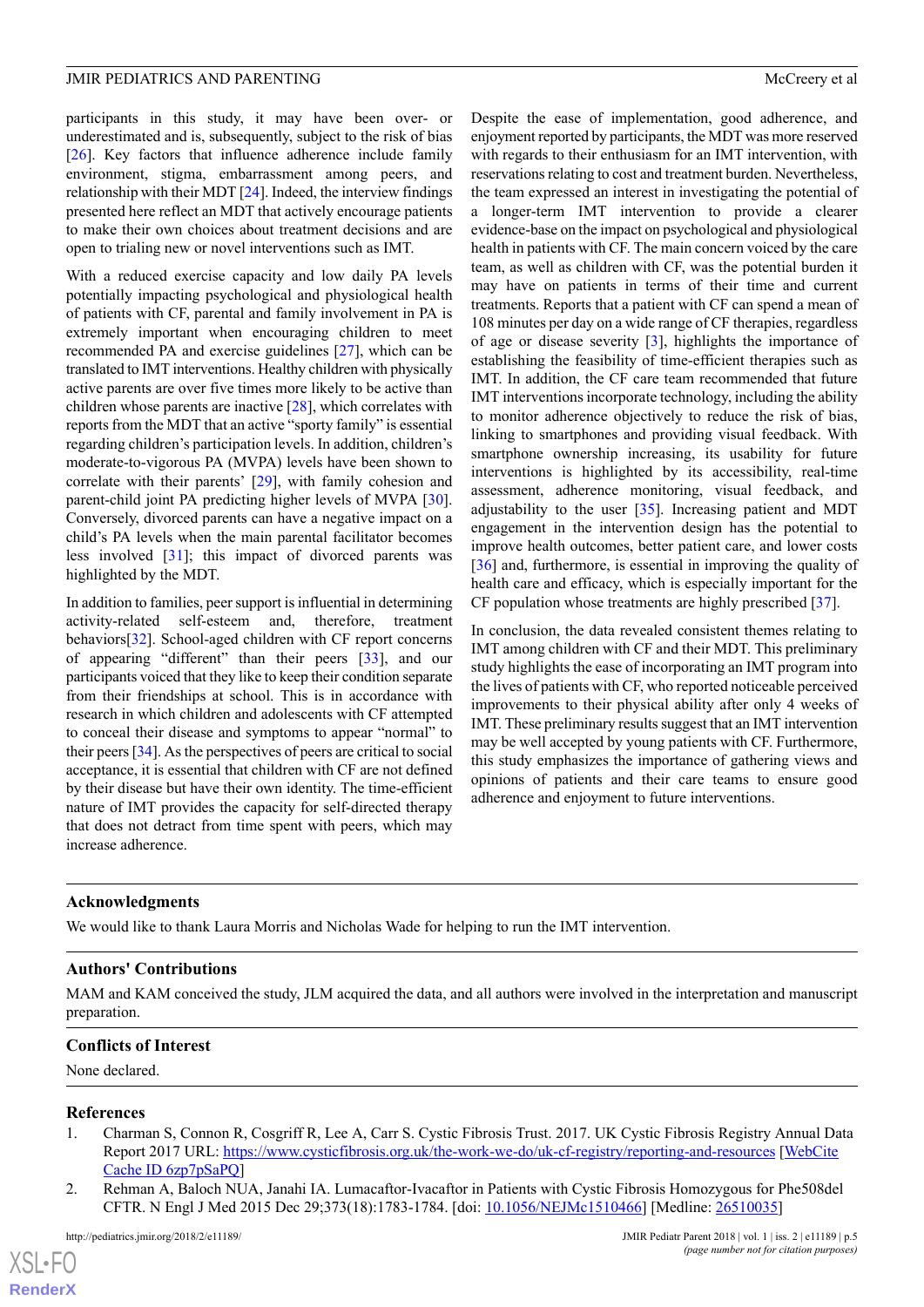- <span id="page-5-0"></span>3. Sawicki GS, Sellers DE, Robinson WM. High treatment burden in adults with cystic fibrosis: challenges to disease self-management. J Cyst Fibros 2009 Mar;8(2):91-96 [[FREE Full text](https://linkinghub.elsevier.com/retrieve/pii/S1569-1993(08)00145-8)] [doi: [10.1016/j.jcf.2008.09.007](http://dx.doi.org/10.1016/j.jcf.2008.09.007)] [Medline: [18952504\]](http://www.ncbi.nlm.nih.gov/entrez/query.fcgi?cmd=Retrieve&db=PubMed&list_uids=18952504&dopt=Abstract)
- <span id="page-5-2"></span><span id="page-5-1"></span>4. Enright S, Chatham K, Ionescu AA, Unnithan VB, Shale DJ. Inspiratory muscle training improves lung function and exercise capacity in adults with cystic fibrosis. Chest 2004 Aug;126(2):405-411. [doi: [10.1378/chest.126.2.405\]](http://dx.doi.org/10.1378/chest.126.2.405) [Medline: [15302725\]](http://www.ncbi.nlm.nih.gov/entrez/query.fcgi?cmd=Retrieve&db=PubMed&list_uids=15302725&dopt=Abstract)
- <span id="page-5-3"></span>5. Reid WD, Geddes EL, O'Brien K, Brooks D, Crowe J. Effects of inspiratory muscle training in cystic fibrosis: a systematic review. Clin Rehabil 2008;22(10-11):1003-1013. [doi: [10.1177/0269215508090619](http://dx.doi.org/10.1177/0269215508090619)] [Medline: [18955432\]](http://www.ncbi.nlm.nih.gov/entrez/query.fcgi?cmd=Retrieve&db=PubMed&list_uids=18955432&dopt=Abstract)
- <span id="page-5-4"></span>6. de Jong W, van Aalderen WM, Kraan J, Koëter GH, van der Schans CP. Inspiratory muscle training in patients with cystic fibrosis. Respir Med 2001 Jan;95(1):31-36 [\[FREE Full text\]](https://linkinghub.elsevier.com/retrieve/pii/S0954-6111(00)90966-1) [doi: [10.1053/rmed.2000.0966\]](http://dx.doi.org/10.1053/rmed.2000.0966) [Medline: [11207014\]](http://www.ncbi.nlm.nih.gov/entrez/query.fcgi?cmd=Retrieve&db=PubMed&list_uids=11207014&dopt=Abstract)
- <span id="page-5-5"></span>7. Asher MI, Pardy RL, Coates AL, Thomas E, Macklem PT. The effects of inspiratory muscle training in patients with cystic fibrosis. Am Rev Respir Dis 1982 Nov;126(5):855-859. [doi: [10.1164/arrd.1982.126.5.855](http://dx.doi.org/10.1164/arrd.1982.126.5.855)] [Medline: [7149451\]](http://www.ncbi.nlm.nih.gov/entrez/query.fcgi?cmd=Retrieve&db=PubMed&list_uids=7149451&dopt=Abstract)
- <span id="page-5-6"></span>8. Sawyer EH, Clanton TL. Improved pulmonary function and exercise tolerance with inspiratory muscle conditioning in children with cystic fibrosis. Chest 1993 Nov;104(5):1490-1497. [Medline: [8222813](http://www.ncbi.nlm.nih.gov/entrez/query.fcgi?cmd=Retrieve&db=PubMed&list_uids=8222813&dopt=Abstract)]
- <span id="page-5-7"></span>9. Houston BW, Mills N, Solis-Moya A. Inspiratory muscle training for cystic fibrosis. Cochrane Database Syst Rev 2013 Nov 21(11):CD006112. [doi: [10.1002/14651858.CD006112.pub3\]](http://dx.doi.org/10.1002/14651858.CD006112.pub3) [Medline: [24258092\]](http://www.ncbi.nlm.nih.gov/entrez/query.fcgi?cmd=Retrieve&db=PubMed&list_uids=24258092&dopt=Abstract)
- <span id="page-5-8"></span>10. Santana-Sosa E, Gonzalez-Saiz L, Groeneveld IF, Villa-Asensi JR, Barrio Gómez de Aguero MI, Fleck SJ, et al. Benefits of combining inspiratory muscle with 'whole muscle' training in children with cystic fibrosis: a randomised controlled trial. Br J Sports Med 2013 May 16;48(20):1513-1517. [doi: [10.1136/bjsports-2012-091892\]](http://dx.doi.org/10.1136/bjsports-2012-091892) [Medline: [23681502](http://www.ncbi.nlm.nih.gov/entrez/query.fcgi?cmd=Retrieve&db=PubMed&list_uids=23681502&dopt=Abstract)]
- <span id="page-5-9"></span>11. Rand S, Prasad SA. Exercise as part of a cystic fibrosis therapeutic routine. Expert Rev Respir Med 2012 Jun;6(3):341-51; quiz 352. [doi: [10.1586/ers.12.19\]](http://dx.doi.org/10.1586/ers.12.19) [Medline: [22788948](http://www.ncbi.nlm.nih.gov/entrez/query.fcgi?cmd=Retrieve&db=PubMed&list_uids=22788948&dopt=Abstract)]
- <span id="page-5-10"></span>12. Selvadurai HC, Blimkie CJ, Cooper PJ, Mellis CM, Van Asperen PP. Gender differences in habitual activity in children with cystic fibrosis. Arch Dis Child 2004 Oct;89(10):928-933 [\[FREE Full text](http://adc.bmj.com/cgi/pmidlookup?view=long&pmid=15383436)] [doi: [10.1136/adc.2003.034249\]](http://dx.doi.org/10.1136/adc.2003.034249) [Medline: [15383436](http://www.ncbi.nlm.nih.gov/entrez/query.fcgi?cmd=Retrieve&db=PubMed&list_uids=15383436&dopt=Abstract)]
- <span id="page-5-11"></span>13. Hilton N, Solis-Moya A. Respiratory muscle training for cystic fibrosis. Cochrane Database Syst Rev 2018 Dec 24;5:CD006112. [doi: [10.1002/14651858.CD006112.pub4\]](http://dx.doi.org/10.1002/14651858.CD006112.pub4) [Medline: [29797578](http://www.ncbi.nlm.nih.gov/entrez/query.fcgi?cmd=Retrieve&db=PubMed&list_uids=29797578&dopt=Abstract)]
- <span id="page-5-12"></span>14. Keogh RH, Szczesniak R, Taylor-Robinson D, Bilton D. Up-to-date and projected estimates of survival for people with cystic fibrosis using baseline characteristics: A longitudinal study using UK patient registry data. J Cyst Fibros 2018 Mar;17(2):218-227 [[FREE Full text](https://linkinghub.elsevier.com/retrieve/pii/S1569-1993(17)30976-1)] [doi: [10.1016/j.jcf.2017.11.019](http://dx.doi.org/10.1016/j.jcf.2017.11.019)] [Medline: [29311001\]](http://www.ncbi.nlm.nih.gov/entrez/query.fcgi?cmd=Retrieve&db=PubMed&list_uids=29311001&dopt=Abstract)
- <span id="page-5-14"></span><span id="page-5-13"></span>15. Dicicco-Bloom B, Crabtree BF. The qualitative research interview. Med Educ 2006 Apr;40(4):314-321. [doi: [10.1111/j.1365-2929.2006.02418.x\]](http://dx.doi.org/10.1111/j.1365-2929.2006.02418.x) [Medline: [16573666](http://www.ncbi.nlm.nih.gov/entrez/query.fcgi?cmd=Retrieve&db=PubMed&list_uids=16573666&dopt=Abstract)]
- <span id="page-5-15"></span>16. Given L. The SAGE Encyclopedia of Qualitative Research Methods. In: SAGE Publications Inc. Thousand Oaks, California: SAGE Publications Inc; 2008.
- <span id="page-5-16"></span>17. Braun V, Clarke V. What can "thematic analysis" offer health and wellbeing researchers? Int J Qual Stud Health Well-being 2014;9:26152 [[FREE Full text](http://www.ijqhw.net/index.php/qhw/article/view/26152)] [Medline: [25326092](http://www.ncbi.nlm.nih.gov/entrez/query.fcgi?cmd=Retrieve&db=PubMed&list_uids=25326092&dopt=Abstract)]
- <span id="page-5-17"></span>18. Fereday J, Muir-Cochrane E. Demonstrating Rigor Using Thematic Analysis: A Hybrid Approach of Inductive and Deductive Coding and Theme Development. International Journal of Qualitative Methods 2016 Nov 29;5(1):80-92. [doi: [10.1177/160940690600500107](http://dx.doi.org/10.1177/160940690600500107)]
- <span id="page-5-18"></span>19. Tobin GA, Begley CM. Methodological rigour within a qualitative framework. J Adv Nurs 2004 Nov;48(4):388-396. [doi: [10.1111/j.1365-2648.2004.03207.x\]](http://dx.doi.org/10.1111/j.1365-2648.2004.03207.x) [Medline: [15500533](http://www.ncbi.nlm.nih.gov/entrez/query.fcgi?cmd=Retrieve&db=PubMed&list_uids=15500533&dopt=Abstract)]
- <span id="page-5-19"></span>20. Mackintosh KA, Knowles ZR, Ridgers ND, Fairclough SJ. Using formative research to develop CHANGE!: a curriculum-based physical activity promoting intervention. BMC Public Health 2011 Oct 27;11:831 [\[FREE Full text](https://bmcpublichealth.biomedcentral.com/articles/10.1186/1471-2458-11-831)] [doi: [10.1186/1471-2458-11-831](http://dx.doi.org/10.1186/1471-2458-11-831)] [Medline: [22032540\]](http://www.ncbi.nlm.nih.gov/entrez/query.fcgi?cmd=Retrieve&db=PubMed&list_uids=22032540&dopt=Abstract)
- <span id="page-5-20"></span>21. Boddy LM, Knowles ZR, Davies IG, Warburton GL, Mackintosh KA, Houghton L, et al. Using formative research to develop the healthy eating component of the CHANGE! school-based curriculum intervention. BMC Public Health 2012 Aug 29;12:710 [[FREE Full text](https://bmcpublichealth.biomedcentral.com/articles/10.1186/1471-2458-12-710)] [doi: [10.1186/1471-2458-12-710](http://dx.doi.org/10.1186/1471-2458-12-710)] [Medline: [22931457\]](http://www.ncbi.nlm.nih.gov/entrez/query.fcgi?cmd=Retrieve&db=PubMed&list_uids=22931457&dopt=Abstract)
- <span id="page-5-21"></span>22. McCarthy B, Casey D, Devane D, Murphy K, Murphy E, Lacasse Y. Pulmonary rehabilitation for chronic obstructive pulmonary disease. Cochrane Database Syst Rev 2015 Feb 23(2):CD003793. [doi: [10.1002/14651858.CD003793.pub3](http://dx.doi.org/10.1002/14651858.CD003793.pub3)] [Medline: [25705944](http://www.ncbi.nlm.nih.gov/entrez/query.fcgi?cmd=Retrieve&db=PubMed&list_uids=25705944&dopt=Abstract)]
- <span id="page-5-23"></span><span id="page-5-22"></span>23. Hebestreit H, Schmid K, Kieser S, Junge S, Ballmann M, Roth K, et al. Quality of life is associated with physical activity and fitness in cystic fibrosis. BMC Pulm Med 2014 Feb 27;14:26 [\[FREE Full text\]](https://bmcpulmmed.biomedcentral.com/articles/10.1186/1471-2466-14-26) [doi: [10.1186/1471-2466-14-26](http://dx.doi.org/10.1186/1471-2466-14-26)] [Medline: [24571729](http://www.ncbi.nlm.nih.gov/entrez/query.fcgi?cmd=Retrieve&db=PubMed&list_uids=24571729&dopt=Abstract)]
- <span id="page-5-24"></span>24. Jones S, Curley R, Wildman M, Morton R, Elphick H. Interventions for improving adherence to treatment in cystic fibrosis. Cochrane Database Syst Rev 2015 Apr(4). [doi: [10.1002/14651858.CD011665](http://dx.doi.org/10.1002/14651858.CD011665)]
- 25. Arias Llorente RP, Bousoño García C, Díaz Martín JJ. Treatment compliance in children and adults with cystic fibrosis. J Cyst Fibros 2008 Sep;7(5):359-367 [\[FREE Full text\]](https://linkinghub.elsevier.com/retrieve/pii/S1569-1993(08)00003-9) [doi: [10.1016/j.jcf.2008.01.003\]](http://dx.doi.org/10.1016/j.jcf.2008.01.003) [Medline: [18304896](http://www.ncbi.nlm.nih.gov/entrez/query.fcgi?cmd=Retrieve&db=PubMed&list_uids=18304896&dopt=Abstract)]
- 26. Prince SA, Adamo KB, Hamel ME, Hardt J, Connor GS, Tremblay M. A comparison of direct versus self-report measures for assessing physical activity in adults: a systematic review. Int J Behav Nutr Phys Act 2008;5:56 [\[FREE Full text\]](http://www.ijbnpa.org/content/5//56) [doi: [10.1186/1479-5868-5-56](http://dx.doi.org/10.1186/1479-5868-5-56)] [Medline: [18990237](http://www.ncbi.nlm.nih.gov/entrez/query.fcgi?cmd=Retrieve&db=PubMed&list_uids=18990237&dopt=Abstract)]
- 27. Edwardson CL, Gorely T. Parental influences on different types and intensities of physical activity in youth: A systematic review. Psychology of Sport and Exercise 2010 Nov;11(6):522-535. [doi: [10.1016/J.PSYCHSPORT.2010.05.001](http://dx.doi.org/10.1016/J.PSYCHSPORT.2010.05.001)]